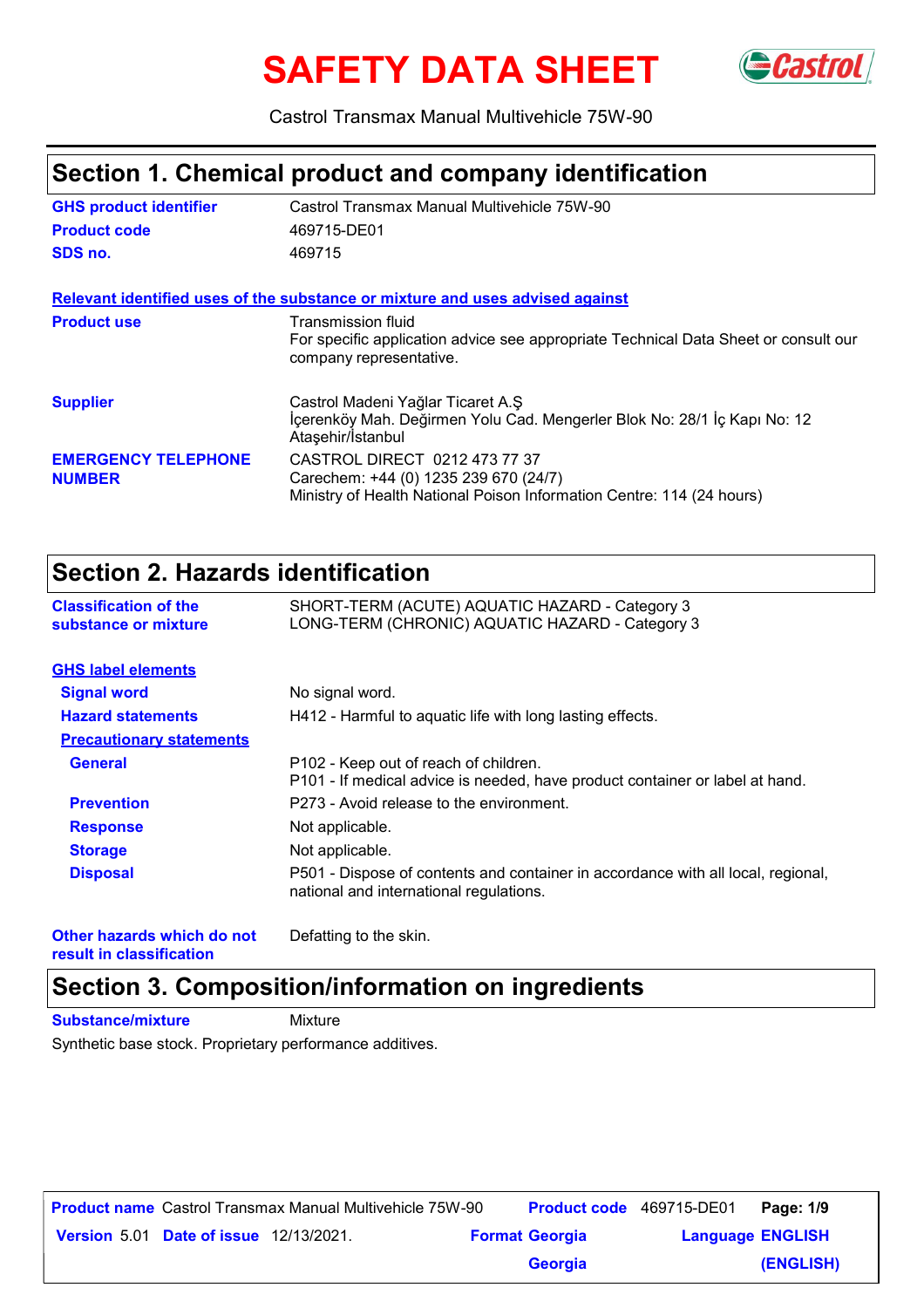### **Section 3. Composition/information on ingredients**

| <b>Ingredient name</b>                                                    | $\frac{9}{6}$ | <b>CAS number</b> |
|---------------------------------------------------------------------------|---------------|-------------------|
| Dec-1-ene, dimers, hydrogenated                                           | ≥10 - ≤25     | 68649-11-6        |
| 1-Decene, homopolymer, hydrogenated                                       | ≥10 - ≤25     | 68037-01-4        |
| Dec-1-ene, homopolymer, hydrogenated Dec-1-ene, oligomers,                | $≥10 - ≤25$   | 68037-01-4        |
| hydrogenated                                                              |               |                   |
| Distillates (petroleum), hydrotreated light paraffinic                    | ≤3            | 64742-55-8        |
| Phosphorodithioic acid, mixed O,O-bis(2-ethylhexyl and iso-Bu and iso-Pr) | ՝≤3           | 85940-28-9        |
| esters, zinc salts                                                        |               |                   |
| zinc isodecyl phosphorodithioate                                          | ≤0.3          | 25103-54-2        |
| Methyl methacrylate                                                       | ≤0.3          | $80 - 62 - 6$     |
| 2,6-di-tert-butylphenol                                                   | ≤0.3          | 128-39-2          |
| isodecyl methacrylate                                                     | ≤0.3          | 29964-84-9        |

**There are no additional ingredients present which, within the current knowledge of the supplier and in the concentrations applicable, are classified as hazardous to health or the environment and hence require reporting in this section.**

**Occupational exposure limits, if available, are listed in Section 8.**

#### **Section 4. First aid measures**

| <b>Description of necessary first aid measures</b> |                                                                                                                                                                                                                                                                                                |
|----------------------------------------------------|------------------------------------------------------------------------------------------------------------------------------------------------------------------------------------------------------------------------------------------------------------------------------------------------|
| <b>Inhalation</b>                                  | If inhaled, remove to fresh air. Get medical attention if symptoms occur.                                                                                                                                                                                                                      |
| <b>Ingestion</b>                                   | Do not induce vomiting unless directed to do so by medical personnel. Never give<br>anything by mouth to an unconscious person. If unconscious, place in recovery<br>position and get medical attention immediately. Get medical attention if adverse<br>health effects persist or are severe. |
| <b>Skin contact</b>                                | Wash skin thoroughly with soap and water or use recognised skin cleanser.<br>Remove contaminated clothing and shoes. Wash clothing before reuse. Clean<br>shoes thoroughly before reuse. Get medical attention if symptoms occur.                                                              |
| <b>Eye contact</b>                                 | In case of contact, immediately flush eyes with plenty of water for at least 15<br>minutes. Eyelids should be held away from the eyeball to ensure thorough rinsing.<br>Check for and remove any contact lenses. Get medical attention.                                                        |
|                                                    | Most important symptoms/offects, acute and delayed                                                                                                                                                                                                                                             |

<u>Important symptoms/effe</u>

See Section 11 for more detailed information on health effects and symptoms.

**Indication of immediate medical attention and special treatment needed, if necessary**

| <b>Specific treatments</b>        | No specific treatment.                                                                                                                                                      |
|-----------------------------------|-----------------------------------------------------------------------------------------------------------------------------------------------------------------------------|
| Notes to physician                | Treatment should in general be symptomatic and directed to relieving any effects.                                                                                           |
| <b>Protection of first-aiders</b> | No action shall be taken involving any personal risk or without suitable training. It<br>may be dangerous to the person providing aid to give mouth-to-mouth resuscitation. |

### **Section 5. Firefighting measures**

| <b>Extinguishing media</b>                           |                                                                                                                                                                                                                                                                                                    |
|------------------------------------------------------|----------------------------------------------------------------------------------------------------------------------------------------------------------------------------------------------------------------------------------------------------------------------------------------------------|
| <b>Suitable extinguishing</b><br>media               | Use foam or all-purpose dry chemical to extinguish.                                                                                                                                                                                                                                                |
| <b>Unsuitable extinguishing</b><br>media             | Do not use water jet.                                                                                                                                                                                                                                                                              |
| <b>Specific hazards arising</b><br>from the chemical | Fire water contaminated with this material must be contained and prevented from<br>being discharged to any waterway, sewer or drain. In a fire or if heated, a pressure<br>increase will occur and the container may burst. This material is harmful to aquatic<br>life with long lasting effects. |
| <b>Hazardous thermal</b><br>decomposition products   | Combustion products may include the following:<br>carbon oxides (CO, CO <sub>2</sub> ) (carbon monoxide, carbon dioxide)                                                                                                                                                                           |

|  |                                               | <b>Product name</b> Castrol Transmax Manual Multivehicle 75W-90 | <b>Product code</b> 469715-DE01 |                         | Page: 2/9 |
|--|-----------------------------------------------|-----------------------------------------------------------------|---------------------------------|-------------------------|-----------|
|  | <b>Version 5.01 Date of issue 12/13/2021.</b> |                                                                 | <b>Format Georgia</b>           | <b>Language ENGLISH</b> |           |
|  |                                               |                                                                 | <b>Georgia</b>                  |                         | (ENGLISH) |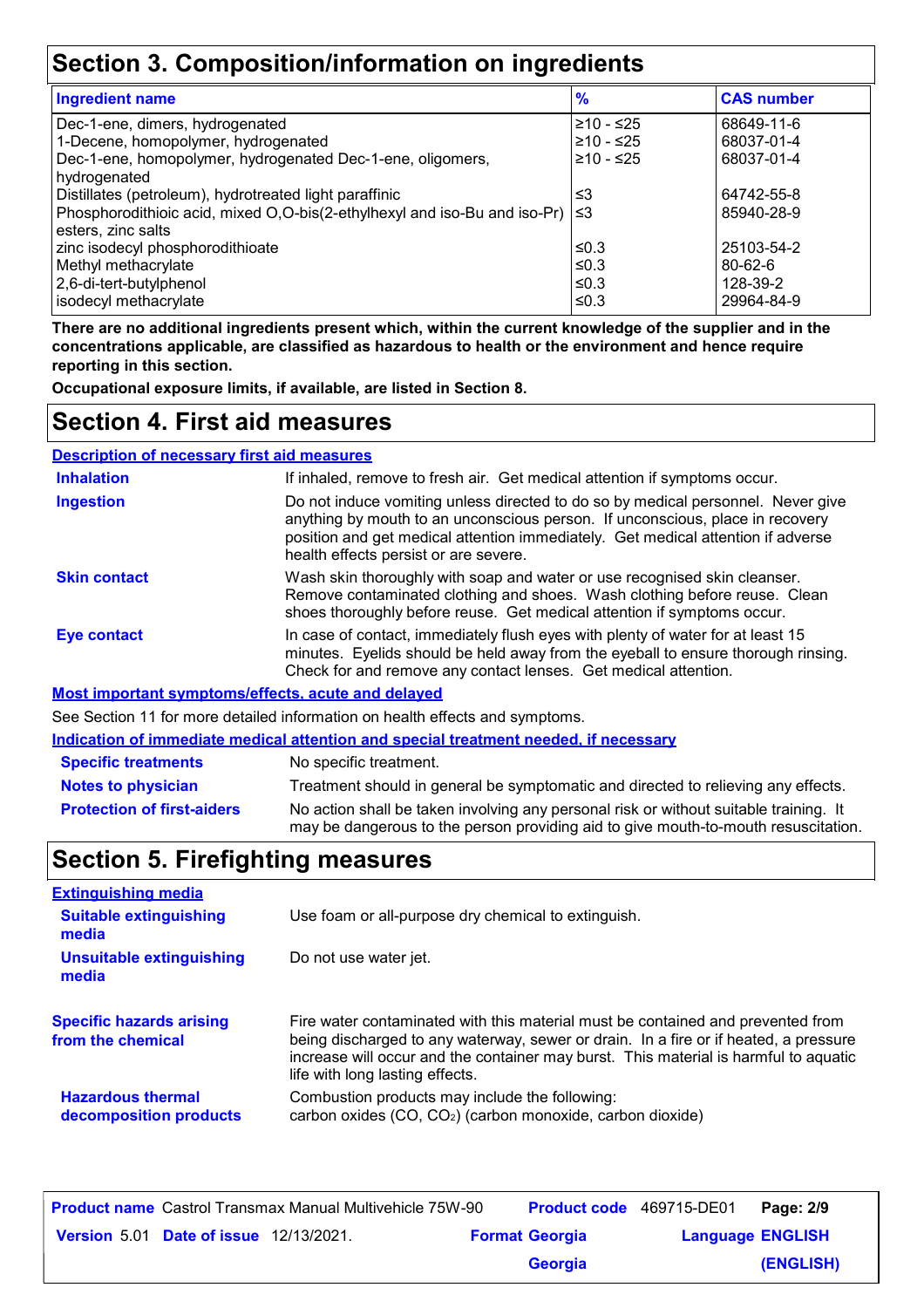#### **Section 5. Firefighting measures**

| <b>Special protective actions</b><br>for fire-fighters | Promptly isolate the scene by removing all persons from the vicinity of the incident if<br>there is a fire. No action shall be taken involving any personal risk or without<br>suitable training. |
|--------------------------------------------------------|---------------------------------------------------------------------------------------------------------------------------------------------------------------------------------------------------|
| <b>Special protective</b>                              | Fire-fighters should wear positive pressure self-contained breathing apparatus                                                                                                                    |
| equipment for fire-fighters                            | (SCBA) and full turnout gear.                                                                                                                                                                     |

#### **Section 6. Accidental release measures**

**Personal precautions, protective equipment and emergency procedures**

| For non-emergency<br>personnel                       | No action shall be taken involving any personal risk or without suitable training.<br>Evacuate surrounding areas. Keep unnecessary and unprotected personnel from<br>entering. Do not touch or walk through spilt material. Avoid breathing vapour or<br>mist. Provide adequate ventilation. Put on appropriate personal protective<br>equipment. Floors may be slippery; use care to avoid falling. Contact emergency<br>personnel. |
|------------------------------------------------------|--------------------------------------------------------------------------------------------------------------------------------------------------------------------------------------------------------------------------------------------------------------------------------------------------------------------------------------------------------------------------------------------------------------------------------------|
| For emergency responders                             | Entry into a confined space or poorly ventilated area contaminated with vapour, mist<br>or fume is extremely hazardous without the correct respiratory protective equipment<br>and a safe system of work. Wear self-contained breathing apparatus. Wear a<br>suitable chemical protective suit. Chemical resistant boots. See also the<br>information in "For non-emergency personnel".                                              |
| <b>Environmental precautions</b>                     | Avoid dispersal of spilt material and runoff and contact with soil, waterways, drains<br>and sewers. Inform the relevant authorities if the product has caused environmental<br>pollution (sewers, waterways, soil or air). Water polluting material. May be harmful<br>to the environment if released in large quantities.                                                                                                          |
| Methods and material for containment and cleaning up |                                                                                                                                                                                                                                                                                                                                                                                                                                      |
| <b>Small spill</b>                                   | Stop leak if without risk. Move containers from spill area. Absorb with an inert<br>material and place in an appropriate waste disposal container. Dispose of via a<br>licensed waste disposal contractor.                                                                                                                                                                                                                           |
| <b>Large spill</b>                                   | Stop leak if without risk. Move containers from spill area. Approach the release<br>from upwind. Prevent entry into sewers, water courses, basements or confined<br>areas. Contain and collect spillage with non-combustible, absorbent material e.g.<br>sand, earth, vermiculite or diatomaceous earth and place in container for disposal<br>according to local regulations. Contaminated absorbent material may pose the          |

#### **Section 7. Handling and storage**

contractor.

#### **Precautions for safe handling**

**Protective measures** Put on appropriate personal protective equipment (see Section 8). Do not ingest. Avoid contact with eyes, skin and clothing. Avoid breathing vapour or mist. Keep in the original container or an approved alternative made from a compatible material, kept tightly closed when not in use. Empty containers retain product residue and can be hazardous. Do not reuse container. Avoid contact of spilt material and runoff with soil and surface waterways. **Advice on general occupational hygiene** Eating, drinking and smoking should be prohibited in areas where this material is handled, stored and processed. Wash thoroughly after handling. Remove contaminated clothing and protective equipment before entering eating areas. See also Section 8 for additional information on hygiene measures.

same hazard as the spilt product. Dispose of via a licensed waste disposal

|                                               | <b>Product name</b> Castrol Transmax Manual Multivehicle 75W-90 | Product code 469715-DE01 |                         | Page: 3/9 |
|-----------------------------------------------|-----------------------------------------------------------------|--------------------------|-------------------------|-----------|
| <b>Version 5.01 Date of issue 12/13/2021.</b> |                                                                 | <b>Format Georgia</b>    | <b>Language ENGLISH</b> |           |
|                                               |                                                                 | <b>Georgia</b>           |                         | (ENGLISH) |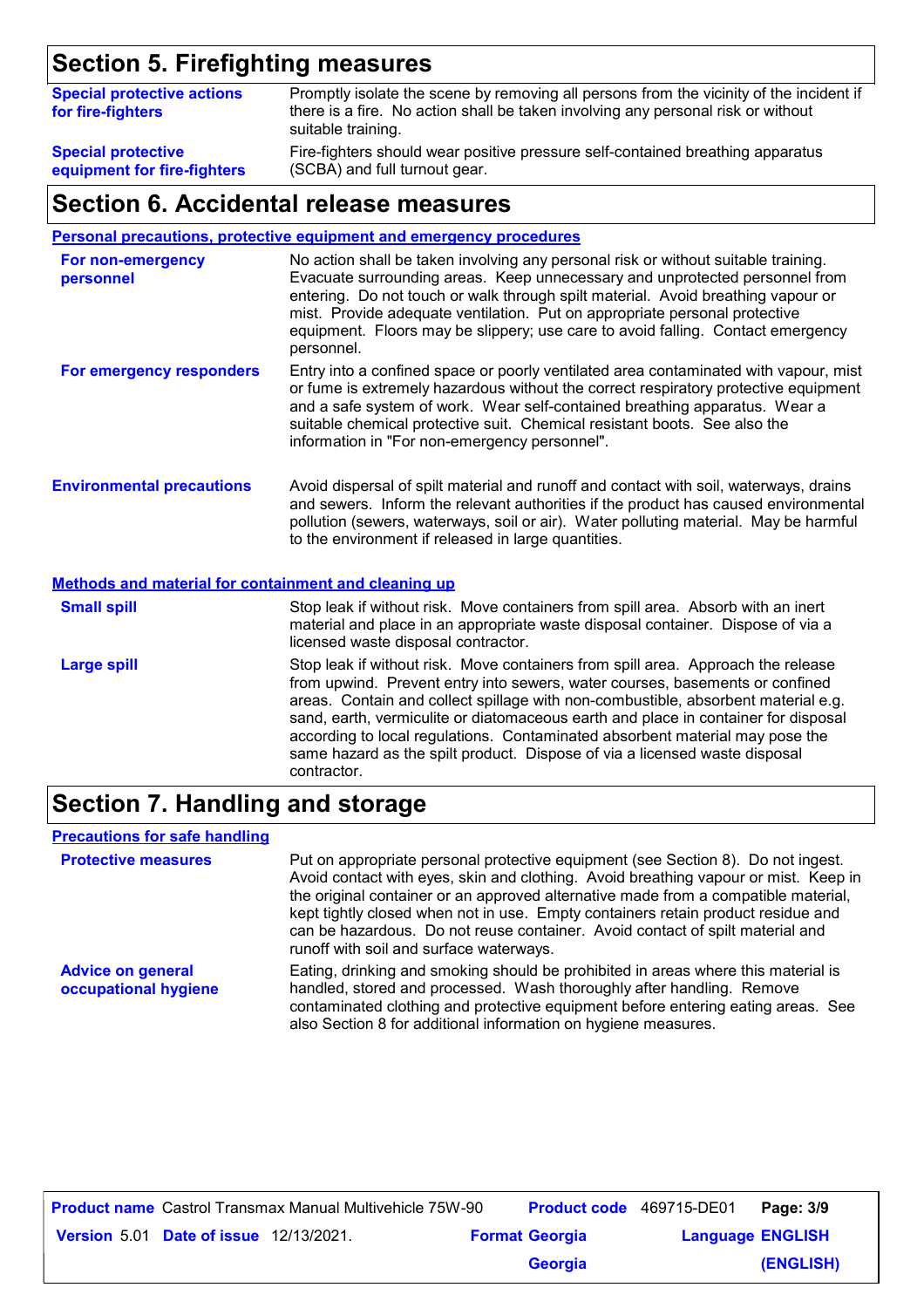### **Section 7. Handling and storage**

| <b>Conditions for safe storage,</b><br>including any<br><i>incompatibilities</i> | Store in accordance with local regulations. Store in original container protected<br>from direct sunlight in a dry, cool and well-ventilated area, away from incompatible<br>materials (see Section 10) and food and drink. Keep container tightly closed and<br>sealed until ready for use. Store and use only in equipment/containers designed for<br>use with this product. Containers that have been opened must be carefully resealed<br>and kept upright to prevent leakage. Do not store in unlabelled containers. Use<br>appropriate containment to avoid environmental contamination. |
|----------------------------------------------------------------------------------|------------------------------------------------------------------------------------------------------------------------------------------------------------------------------------------------------------------------------------------------------------------------------------------------------------------------------------------------------------------------------------------------------------------------------------------------------------------------------------------------------------------------------------------------------------------------------------------------|
| <b>Not suitable</b>                                                              | Prolonged exposure to elevated temperature.                                                                                                                                                                                                                                                                                                                                                                                                                                                                                                                                                    |

### **Section 8. Exposure controls/personal protection**

#### **Control parameters**

**Occupational exposure limits**

| <b>Ingredient name</b> | <b>Exposure limits</b>                                                                                                                                                                                                                                                      |
|------------------------|-----------------------------------------------------------------------------------------------------------------------------------------------------------------------------------------------------------------------------------------------------------------------------|
| Methyl methacrylate    | <b>Ministry of Health and Social</b><br><b>Development MAC (Russian Federation).</b><br>TWA: 10 mg/m <sup>3</sup> 8 hours. Issued/Revised:<br>6/2003 Form: vapor and/or gases<br>STEL: 20 mg/m <sup>3</sup> 15 minutes. Issued/<br>Revised: 6/2003 Form: vapor and/or gases |

Whilst specific OELs for certain components may be shown in this section, other components may be present in any mist, vapour or dust produced. Therefore, the specific OELs may not be applicable to the product as a whole and are provided for guidance only.

| <b>Appropriate engineering</b><br><b>controls</b> | Provide exhaust ventilation or other engineering controls to keep the relevant<br>airborne concentrations below their respective occupational exposure limits.<br>All activities involving chemicals should be assessed for their risks to health, to<br>ensure exposures are adequately controlled. Personal protective equipment should<br>only be considered after other forms of control measures (e.g. engineering controls)<br>have been suitably evaluated. Personal protective equipment should conform to<br>appropriate standards, be suitable for use, be kept in good condition and properly<br>maintained.<br>Your supplier of personal protective equipment should be consulted for advice on<br>selection and appropriate standards. For further information contact your national<br>organisation for standards.<br>The final choice of protective equipment will depend upon a risk assessment. It is<br>important to ensure that all items of personal protective equipment are compatible. |
|---------------------------------------------------|---------------------------------------------------------------------------------------------------------------------------------------------------------------------------------------------------------------------------------------------------------------------------------------------------------------------------------------------------------------------------------------------------------------------------------------------------------------------------------------------------------------------------------------------------------------------------------------------------------------------------------------------------------------------------------------------------------------------------------------------------------------------------------------------------------------------------------------------------------------------------------------------------------------------------------------------------------------------------------------------------------------|
| <b>Environmental exposure</b><br><b>controls</b>  | Emissions from ventilation or work process equipment should be checked to ensure<br>they comply with the requirements of environmental protection legislation. In some<br>cases, fume scrubbers, filters or engineering modifications to the process<br>equipment will be necessary to reduce emissions to acceptable levels.                                                                                                                                                                                                                                                                                                                                                                                                                                                                                                                                                                                                                                                                                 |
| <b>Individual protection measures</b>             |                                                                                                                                                                                                                                                                                                                                                                                                                                                                                                                                                                                                                                                                                                                                                                                                                                                                                                                                                                                                               |
| <b>Hygiene measures</b>                           | Wash hands, forearms and face thoroughly after handling chemical products, before<br>eating, smoking and using the lavatory and at the end of the working period.<br>Appropriate techniques should be used to remove potentially contaminated clothing.<br>Wash contaminated clothing before reusing. Ensure that eyewash stations and<br>safety showers are close to the workstation location.                                                                                                                                                                                                                                                                                                                                                                                                                                                                                                                                                                                                               |

**Eye/face protection** Safety glasses with side shields. **Skin protection**

|  |                                               | <b>Product name</b> Castrol Transmax Manual Multivehicle 75W-90 | <b>Product code</b> 469715-DE01 |                         | Page: 4/9 |
|--|-----------------------------------------------|-----------------------------------------------------------------|---------------------------------|-------------------------|-----------|
|  | <b>Version 5.01 Date of issue 12/13/2021.</b> |                                                                 | <b>Format Georgia</b>           | <b>Language ENGLISH</b> |           |
|  |                                               |                                                                 | <b>Georgia</b>                  |                         | (ENGLISH) |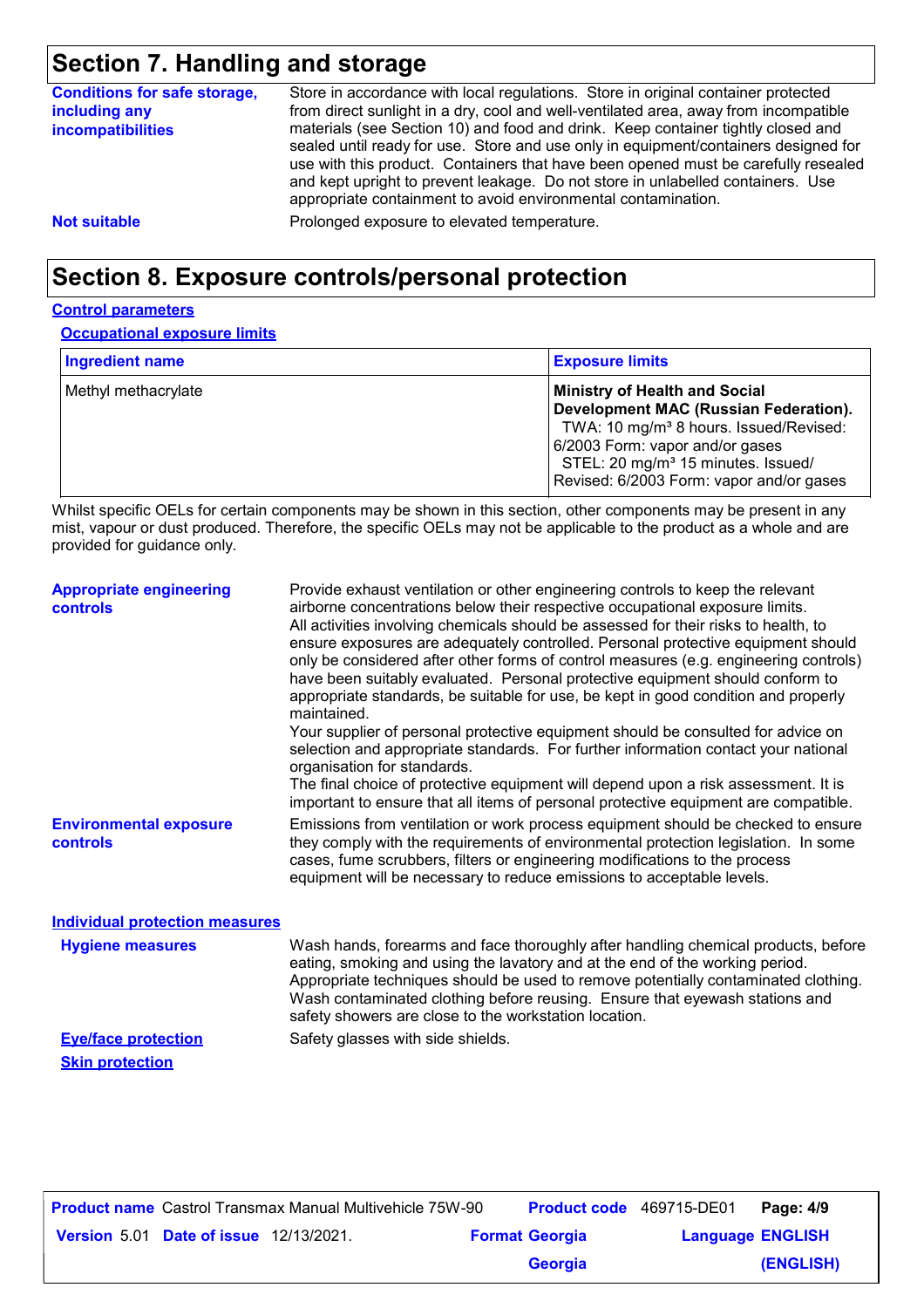#### **Section 8. Exposure controls/personal protection**

|                               | -------- <u>--------</u>                                                                                                                                                                                                                                                                                                                                                                                                                                                                                                                                                                                                                                                                                                                                                                        |
|-------------------------------|-------------------------------------------------------------------------------------------------------------------------------------------------------------------------------------------------------------------------------------------------------------------------------------------------------------------------------------------------------------------------------------------------------------------------------------------------------------------------------------------------------------------------------------------------------------------------------------------------------------------------------------------------------------------------------------------------------------------------------------------------------------------------------------------------|
| <b>Hand protection</b>        | Wear protective gloves if prolonged or repeated contact is likely. Wear chemical<br>resistant gloves. Recommended: Nitrile gloves. The correct choice of protective<br>gloves depends upon the chemicals being handled, the conditions of work and use,<br>and the condition of the gloves (even the best chemically resistant glove will break<br>down after repeated chemical exposures). Most gloves provide only a short time of<br>protection before they must be discarded and replaced. Because specific work<br>environments and material handling practices vary, safety procedures should be<br>developed for each intended application. Gloves should therefore be chosen in<br>consultation with the supplier/manufacturer and with a full assessment of the<br>working conditions. |
| <b>Body protection</b>        | Use of protective clothing is good industrial practice.<br>Personal protective equipment for the body should be selected based on the task<br>being performed and the risks involved and should be approved by a specialist<br>before handling this product.<br>Cotton or polyester/cotton overalls will only provide protection against light<br>superficial contamination that will not soak through to the skin. Overalls should be<br>laundered on a regular basis. When the risk of skin exposure is high (e.g. when<br>cleaning up spillages or if there is a risk of splashing) then chemical resistant aprons<br>and/or impervious chemical suits and boots will be required.                                                                                                           |
| <b>Respiratory protection</b> | In case of insufficient ventilation, wear suitable respiratory equipment.<br>The correct choice of respiratory protection depends upon the chemicals being<br>handled, the conditions of work and use, and the condition of the respiratory<br>equipment. Safety procedures should be developed for each intended application.<br>Respiratory protection equipment should therefore be chosen in consultation with<br>the supplier/manufacturer and with a full assessment of the working conditions.                                                                                                                                                                                                                                                                                           |

#### **Section 9. Physical and chemical properties**

The conditions of measurement of all properties are at standard temperature and pressure unless otherwise indicated.

#### **Appearance**

| <b>Physical state</b>                                             | Liquid.                                   |       |        |                         |              |  |
|-------------------------------------------------------------------|-------------------------------------------|-------|--------|-------------------------|--------------|--|
| <b>Colour</b>                                                     | Amber.                                    |       |        |                         |              |  |
| <b>Odour</b>                                                      | Not available.                            |       |        |                         |              |  |
| <b>Odour threshold</b>                                            | Not available.                            |       |        |                         |              |  |
| рH                                                                | Not applicable.                           |       |        |                         |              |  |
| <b>Melting point</b>                                              | Not available.                            |       |        |                         |              |  |
| <b>Boiling point, initial boiling</b><br>point, and boiling range | Not available.                            |       |        |                         |              |  |
| <b>Flash point</b>                                                | Open cup: >180°C (>356°F) [Cleveland]     |       |        |                         |              |  |
| <b>Evaporation rate</b>                                           | Not available.                            |       |        |                         |              |  |
| <b>Flammability</b>                                               | Not applicable. Based on - Physical state |       |        |                         |              |  |
| Lower and upper explosion<br>limit/flammability limit             | Not available.                            |       |        |                         |              |  |
| <b>Vapour pressure</b>                                            |                                           |       |        | Vapour Pressure at 20°C | <b>Vapou</b> |  |
|                                                                   | <b>Ingredient name</b>                    | mm Hg | kPa    | <b>Method</b>           | mm<br>Hg     |  |
|                                                                   | Dec-1-ene, dimers,<br>hydrogenated        | 0.01  | 0.0013 | <b>ASTME</b><br>1194-87 |              |  |

1-Decene, homopolymer, hydrogenated

hydrotreated heavy

Distillates (petroleum), <0.08

paraffinic Distillates (petroleum),  $\vert$ <0.08  $\vert$ <0.011  $\vert$ ASTM D 5191 **Date of issue** 12/13/2021. **Version** 5.01 **Format Georgia Language Product name** Castrol Transmax Manual Multivehicle 75W-90 **Product code** 469715-DE01 **Page: 5/9** | **Language ENGLISH** Product code 469715-DE01 Page: 5/9

0 **ASTME** 

1194-87

<0.08 <0.011 ASTM D 5191

**Georgia**

**Vapour Pressure at 20˚C Vapour pressure at 50˚C**

**kPa Method**

**(ENGLISH)**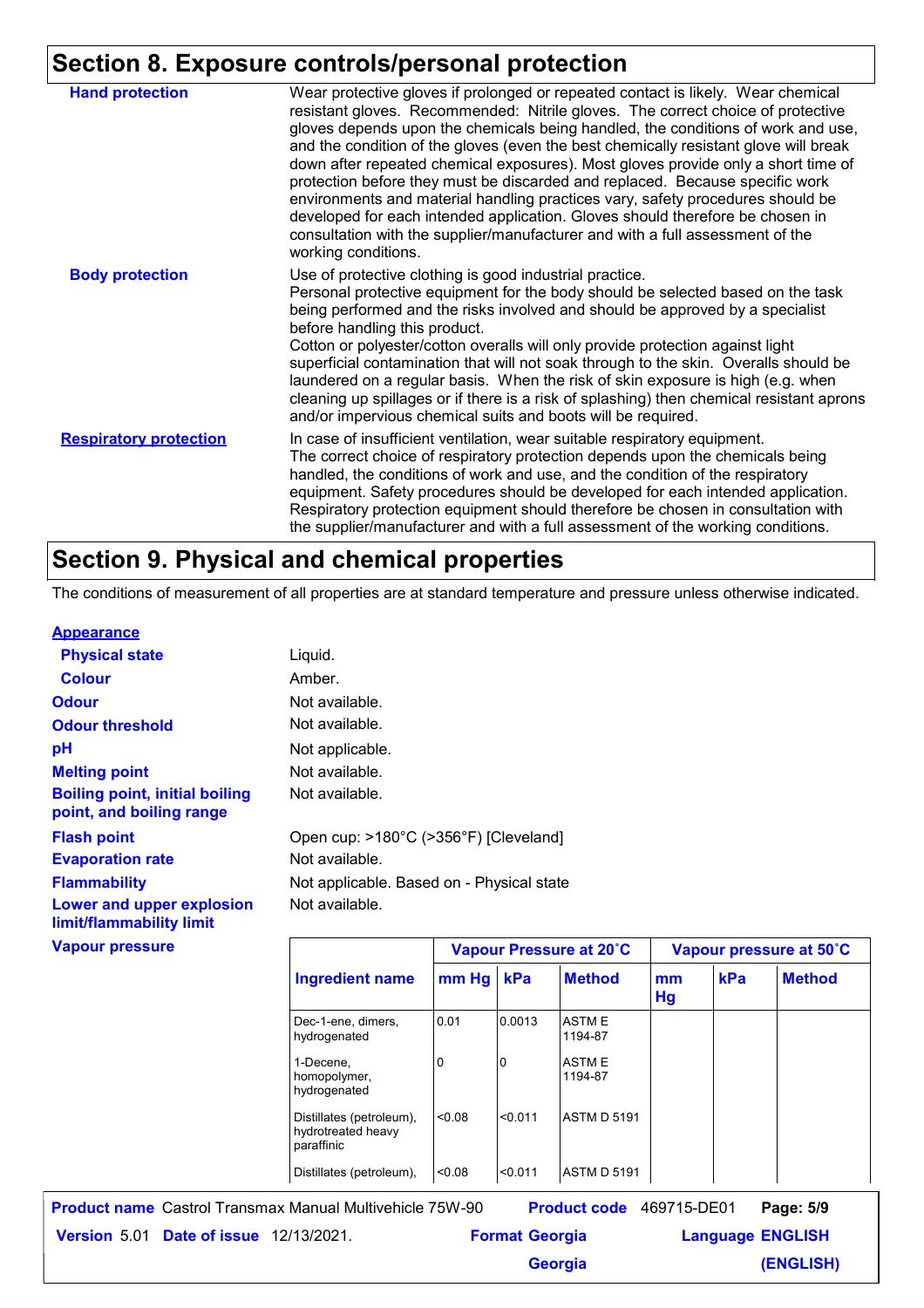| Section 9. Physical and chemical properties       |                                                                                                                                     |        |              |                    |                |  |                    |  |
|---------------------------------------------------|-------------------------------------------------------------------------------------------------------------------------------------|--------|--------------|--------------------|----------------|--|--------------------|--|
|                                                   | hydrotreated light<br>paraffinic                                                                                                    |        |              |                    |                |  |                    |  |
|                                                   | Distillates (petroleum),<br>solvent-dewaxed heavy<br>paraffinic                                                                     | < 0.08 | < 0.011      | <b>ASTM D 5191</b> |                |  |                    |  |
| <b>Relative vapour density</b>                    | Not available.                                                                                                                      |        |              |                    |                |  |                    |  |
| <b>Relative density</b>                           | Not available.                                                                                                                      |        |              |                    |                |  |                    |  |
| <b>Density</b>                                    | <1000 kg/m <sup>3</sup> (<1 g/cm <sup>3</sup> ) at 15°C                                                                             |        |              |                    |                |  |                    |  |
| <b>Solubility</b>                                 | insoluble in water.                                                                                                                 |        |              |                    |                |  |                    |  |
| <b>Partition coefficient: n-</b><br>octanol/water | Not applicable.                                                                                                                     |        |              |                    |                |  |                    |  |
| <b>Auto-ignition temperature</b>                  | <b>Ingredient name</b>                                                                                                              |        | $\mathbf{C}$ | $\mathsf{P}$       |                |  | <b>Method</b>      |  |
|                                                   | Dec-1-ene, dimers, hydrogenated                                                                                                     |        | 324          |                    | 615.2          |  | <b>ASTM D 2158</b> |  |
|                                                   | 1-Decene, homopolymer,<br>hydrogenated                                                                                              |        | 343 to 369   |                    | 649.4 to 696.2 |  | <b>ASTM D 2159</b> |  |
|                                                   | Dec-1-ene, homopolymer,<br>hydrogenated Dec-1-ene, oligomers,<br>hydrogenated                                                       |        | 343 to 369   |                    | 649.4 to 696.2 |  | <b>ASTM D 2159</b> |  |
| <b>Decomposition temperature</b>                  | Not available.                                                                                                                      |        |              |                    |                |  |                    |  |
| <b>Viscosity</b>                                  | Kinematic: 76 mm <sup>2</sup> /s (76 cSt) at 40 $^{\circ}$ C<br>Kinematic: 15.09 mm <sup>2</sup> /s (15.09 cSt) at 100 $^{\circ}$ C |        |              |                    |                |  |                    |  |
| <b>Particle characteristics</b>                   |                                                                                                                                     |        |              |                    |                |  |                    |  |
| <b>Median particle size</b>                       | Not applicable.                                                                                                                     |        |              |                    |                |  |                    |  |

### **Section 10. Stability and reactivity**

| <b>Reactivity</b>                            | No specific test data available for this product. Refer to Conditions to avoid and<br>Incompatible materials for additional information.                                   |
|----------------------------------------------|----------------------------------------------------------------------------------------------------------------------------------------------------------------------------|
| <b>Chemical stability</b>                    | The product is stable.                                                                                                                                                     |
| <b>Possibility of hazardous</b><br>reactions | Under normal conditions of storage and use, hazardous reactions will not occur.<br>Under normal conditions of storage and use, hazardous polymerisation will not<br>occur. |
| <b>Conditions to avoid</b>                   | Avoid all possible sources of ignition (spark or flame).                                                                                                                   |
| <b>Incompatible materials</b>                | Reactive or incompatible with the following materials: oxidising materials.                                                                                                |
| <b>Hazardous decomposition</b><br>products   | Under normal conditions of storage and use, hazardous decomposition products<br>should not be produced.                                                                    |

### **Section 11. Toxicological information**

#### **Aspiration hazard Information on toxicological effects**

| ASPITATION NAZATU                                                                                                                    |                                                                                                                         |
|--------------------------------------------------------------------------------------------------------------------------------------|-------------------------------------------------------------------------------------------------------------------------|
| <b>Name</b>                                                                                                                          | <b>Result</b>                                                                                                           |
| Dec-1-ene, dimers, hydrogenated<br>1-Decene, homopolymer, hydrogenated<br>Dec-1-ene, homopolymer, hydrogenated Dec-1-ene, oligomers, | <b>ASPIRATION HAZARD - Category 1</b><br><b>ASPIRATION HAZARD - Category 1</b><br><b>ASPIRATION HAZARD - Category 1</b> |
| hydrogenated<br>Distillates (petroleum), hydrotreated light paraffinic                                                               | <b>ASPIRATION HAZARD - Category 1</b>                                                                                   |

|                                               | <b>Product name</b> Castrol Transmax Manual Multivehicle 75W-90 | <b>Product code</b> 469715-DE01 |                         | Page: 6/9 |
|-----------------------------------------------|-----------------------------------------------------------------|---------------------------------|-------------------------|-----------|
| <b>Version 5.01 Date of issue 12/13/2021.</b> |                                                                 | <b>Format Georgia</b>           | <b>Language ENGLISH</b> |           |
|                                               |                                                                 | <b>Georgia</b>                  |                         | (ENGLISH) |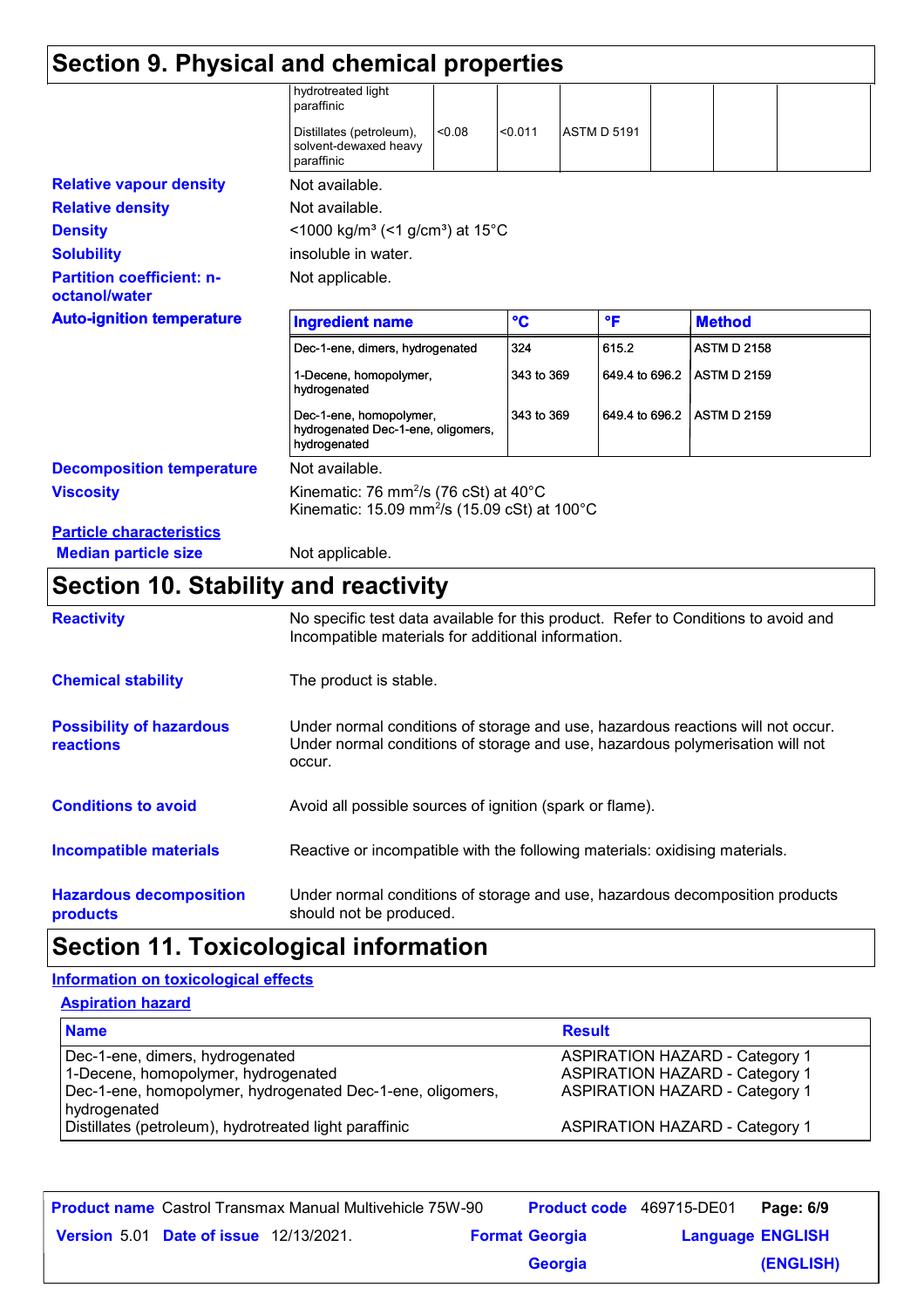### **Section 11. Toxicological information**

| <b>Information on likely routes</b><br>of exposure | Routes of entry anticipated: Dermal, Inhalation.                                                                            |
|----------------------------------------------------|-----------------------------------------------------------------------------------------------------------------------------|
| <b>Potential acute health effects</b>              |                                                                                                                             |
| <b>Eye contact</b>                                 | No known significant effects or critical hazards.                                                                           |
| <b>Inhalation</b>                                  | Vapour inhalation under ambient conditions is not normally a problem due to low<br>vapour pressure.                         |
| <b>Skin contact</b>                                | Defatting to the skin. May cause skin dryness and irritation.                                                               |
| <b>Ingestion</b>                                   | No known significant effects or critical hazards.                                                                           |
|                                                    | <b>Symptoms related to the physical, chemical and toxicological characteristics</b>                                         |
| <b>Eye contact</b>                                 | No specific data.                                                                                                           |
| <b>Inhalation</b>                                  | May be harmful by inhalation if exposure to vapour, mists or fumes resulting from<br>thermal decomposition products occurs. |
| <b>Skin contact</b>                                | Adverse symptoms may include the following:<br>irritation<br>dryness<br>cracking                                            |
| <b>Ingestion</b>                                   | No specific data.                                                                                                           |
|                                                    | Delayed and immediate effects as well as chronic effects from short and long-term exposure                                  |
| <b>Eye contact</b>                                 | Potential risk of transient stinging or redness if accidental eye contact occurs.                                           |
| <b>Inhalation</b>                                  | Overexposure to the inhalation of airborne droplets or aerosols may cause irritation<br>of the respiratory tract.           |
| <b>Skin contact</b>                                | Prolonged or repeated contact can defat the skin and lead to irritation, cracking and/<br>or dermatitis.                    |
| <b>Ingestion</b>                                   | Ingestion of large quantities may cause nausea and diarrhoea.                                                               |
| <b>Potential chronic health effects</b>            |                                                                                                                             |
| <b>General</b>                                     | No known significant effects or critical hazards.                                                                           |
| <b>Carcinogenicity</b>                             | No known significant effects or critical hazards.                                                                           |
| <b>Mutagenicity</b>                                | No known significant effects or critical hazards.                                                                           |
| <b>Teratogenicity</b>                              | No known significant effects or critical hazards.                                                                           |
| <b>Developmental effects</b>                       | No known significant effects or critical hazards.                                                                           |
| <b>Fertility effects</b>                           | No known significant effects or critical hazards.                                                                           |

#### **Numerical measures of toxicity**

| <b>Acute toxicity estimates</b> |                  |  |  |  |
|---------------------------------|------------------|--|--|--|
| <b>Route</b>                    | <b>ATE value</b> |  |  |  |
| Inhalation (dusts and mists)    | $6.02$ mg/l      |  |  |  |

### **Section 12. Ecological information**

**Environmental effects** This material is harmful to aquatic life with long lasting effects.

#### **Persistence and degradability**

Not expected to be rapidly degradable.

#### **Bioaccumulative potential**

This product is not expected to bioaccumulate through food chains in the environment.

|                                               | <b>Product name</b> Castrol Transmax Manual Multivehicle 75W-90 | <b>Product code</b> 469715-DE01 |                         | Page: 7/9 |
|-----------------------------------------------|-----------------------------------------------------------------|---------------------------------|-------------------------|-----------|
| <b>Version 5.01 Date of issue 12/13/2021.</b> |                                                                 | <b>Format Georgia</b>           | <b>Language ENGLISH</b> |           |
|                                               |                                                                 | <b>Georgia</b>                  |                         | (ENGLISH) |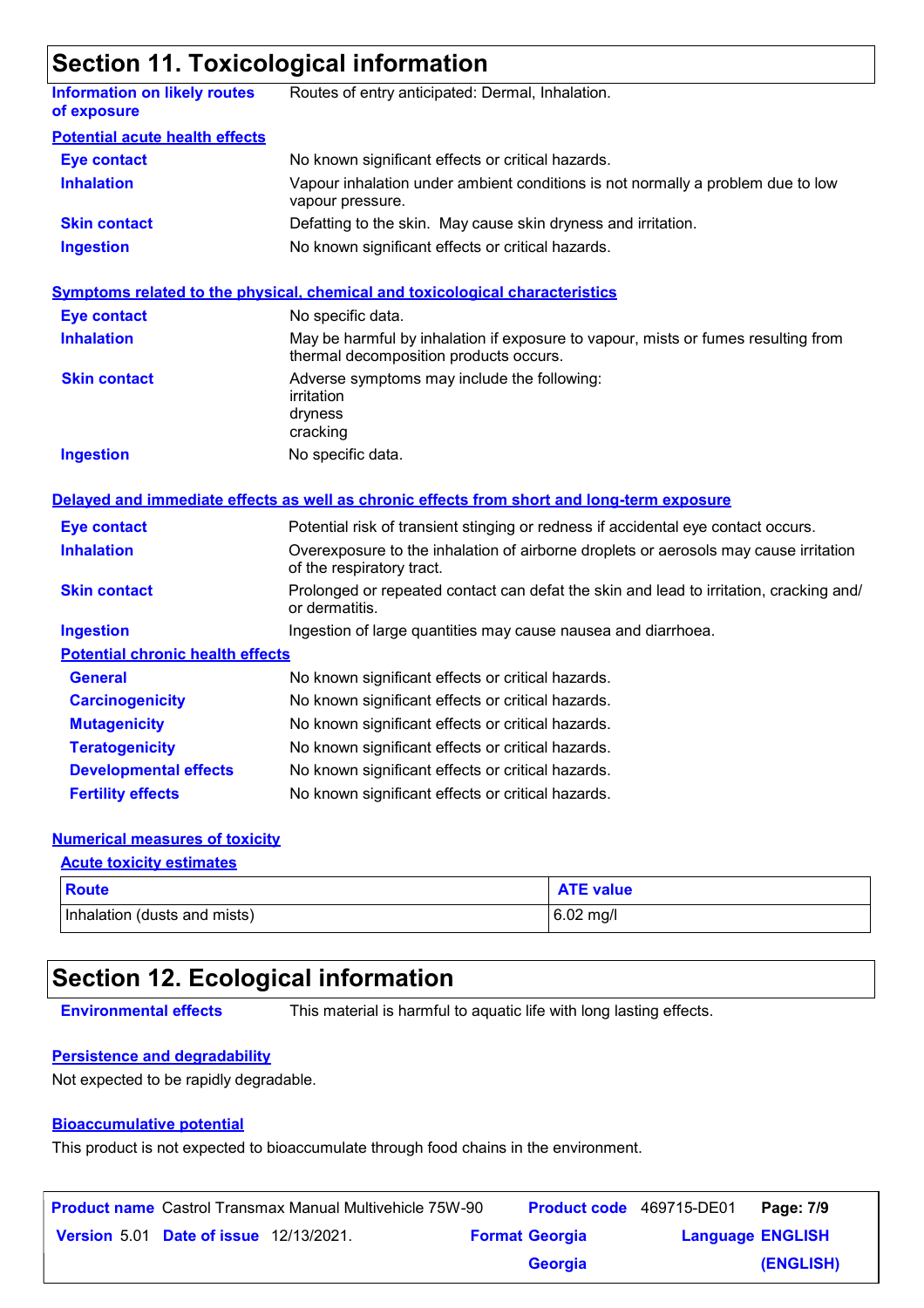### **Section 12. Ecological information**

#### **Mobility in soil**

**Mobility** Spillages may penetrate the soil causing ground water contamination.

**Other ecological information** Spills may form a film on water surfaces causing physical damage to organisms. Oxygen transfer could also be impaired.

#### **Section 13. Disposal considerations**

The generation of waste should be avoided or minimised wherever possible. Significant quantities of waste product residues should not be disposed of via the foul sewer but processed in a suitable effluent treatment plant. Dispose of surplus and non-recyclable products via a licensed waste disposal contractor. Disposal of this product, solutions and any by-products should at all times comply with the requirements of environmental protection and waste disposal legislation and any regional local authority requirements. Waste packaging should be recycled. Incineration or landfill should only be considered when recycling is not feasible. This material and its container must be disposed of in a safe way. Care should be taken when handling emptied containers that have not been cleaned or rinsed out. Empty containers or liners may retain some product residues. Avoid dispersal of spilt material and runoff and contact with soil, waterways, drains and sewers. **Disposal methods**

#### **Section 14. Transport information**

|                                      | <b>IMDG</b>    | <b>IATA</b>    |
|--------------------------------------|----------------|----------------|
| <b>UN number</b>                     | Not regulated. | Not regulated. |
| <b>UN proper</b><br>shipping name    | ۰              | $\blacksquare$ |
| <b>Transport hazard</b><br>class(es) | $\blacksquare$ | ۰              |
| <b>Packing group</b>                 | $\blacksquare$ | $\blacksquare$ |
| <b>Environmental</b><br>hazards      | No.            | No.            |
| <b>Additional</b><br>information     | ۰              | $\blacksquare$ |

**Special precautions for user** Not available.

#### **Section 15. Regulatory information**

| <b>Regulation according to other foreign laws</b> |                                                                                                          |
|---------------------------------------------------|----------------------------------------------------------------------------------------------------------|
| <b>REACH Status</b>                               | For the REACH status of this product please consult your company contact, as<br>identified in Section 1. |
| <b>United States inventory</b><br>(TSCA 8b)       | All components are active or exempted.                                                                   |
| <b>Australia inventory (AIIC)</b>                 | All components are listed or exempted.                                                                   |
| <b>Canada inventory</b>                           | All components are listed or exempted.                                                                   |
| <b>China inventory (IECSC)</b>                    | All components are listed or exempted.                                                                   |

| <b>Product name</b> Castrol Transmax Manual Multivehicle 75W-90 |                                               |  | <b>Product code</b> 469715-DE01 |                       | Page: 8/9               |           |
|-----------------------------------------------------------------|-----------------------------------------------|--|---------------------------------|-----------------------|-------------------------|-----------|
|                                                                 | <b>Version 5.01 Date of issue 12/13/2021.</b> |  |                                 | <b>Format Georgia</b> | <b>Language ENGLISH</b> |           |
|                                                                 |                                               |  |                                 | <b>Georgia</b>        |                         | (ENGLISH) |